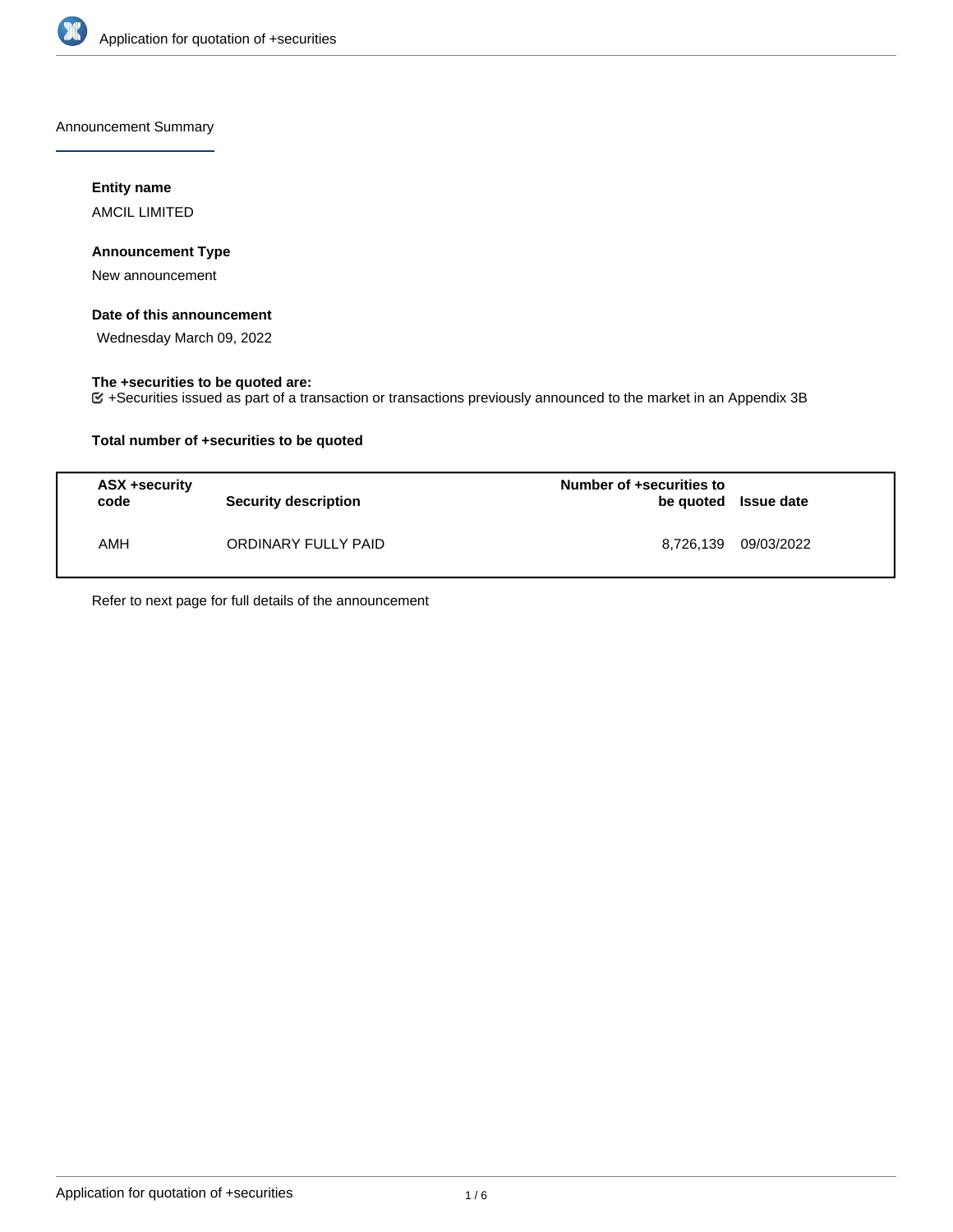

Part 1 - Entity and announcement details

## **1.1 Name of entity**

AMCIL LIMITED

We (the entity named above) apply for +quotation of the following +securities and agree to the matters set out in Appendix 2A of the ASX Listing Rules.

**1.2 Registered number type** ABN

**Registration number** 57073990735

**1.3 ASX issuer code**

AMH

**1.4 The announcement is**

New announcement

### **1.5 Date of this announcement**

9/3/2022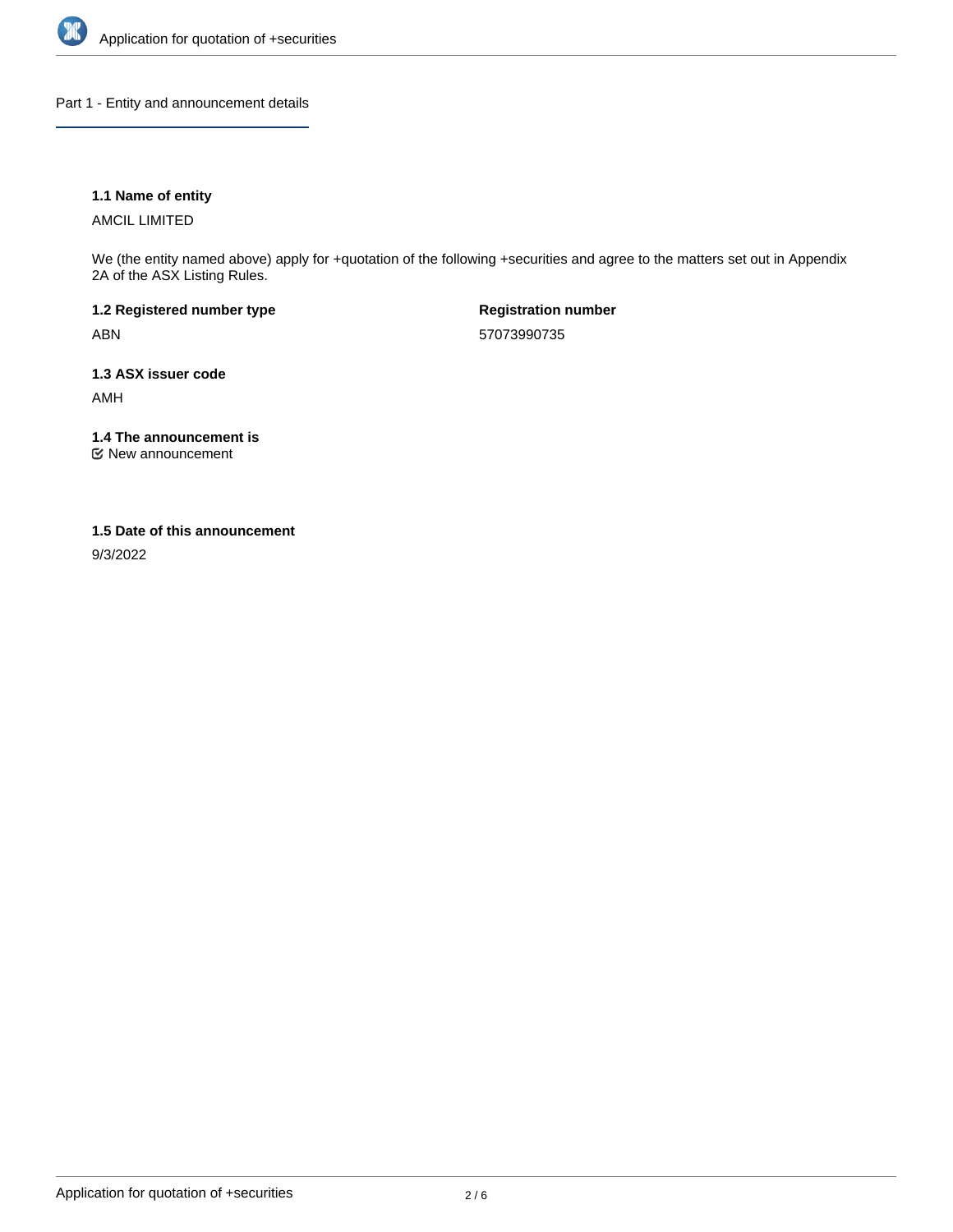

## Part 2 - Type of Issue

#### **2.1 The +securities to be quoted are:**

+Securities issued as part of a transaction or transactions previously announced to the market in an Appendix 3B

### **Previous Appendix 3B details:**

| Announcement Date and<br>Time | <b>Announcement Title</b>                   | Selected Appendix 3B to submit quotation<br>reguest          |
|-------------------------------|---------------------------------------------|--------------------------------------------------------------|
| 25-Jan-2022 10:20             | New - Proposed issue of securities -<br>AMH | An offer of +securities under a +securities<br>purchase plan |

**2.3a.2 Are there any further issues of +securities yet to take place to complete the transaction(s) referred to in the Appendix 3B?**

No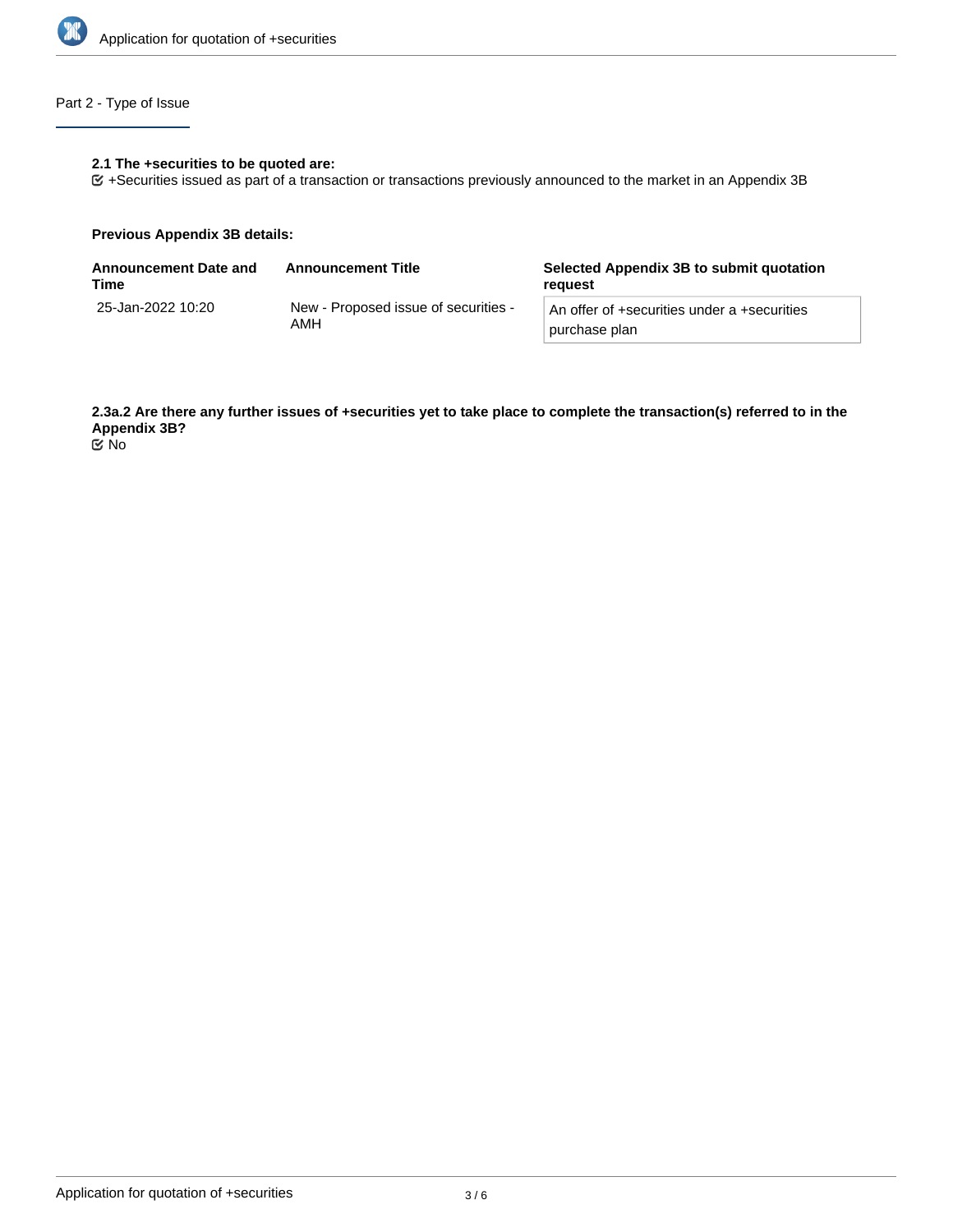

Part 3A - number and type of +securities to be quoted where issue has previously been notified to ASX in an Appendix 3B

## Corporate Action Component Detail

## **ASX +security code and description**

AMH : ORDINARY FULLY PAID

**Issue date**

9/3/2022

Distribution Schedule

**Provide a distribution schedule for the new +securities according to the categories set out in the left hand column including the number of recipients and the total percentage of the new +securities held by the recipients in each category.**

| Number of +securities held | Number of holders | Total percentage of +securities held<br>For example, to enter a value of 50%<br>please input as 50.00 |
|----------------------------|-------------------|-------------------------------------------------------------------------------------------------------|
| $1 - 1,000$                |                   | %                                                                                                     |
| $1,001 - 5,000$            |                   | %                                                                                                     |
| $5,001 - 10,000$           |                   | %                                                                                                     |
| 10,001 - 100,000           |                   | %                                                                                                     |
| 100,001 and over           |                   | $\%$                                                                                                  |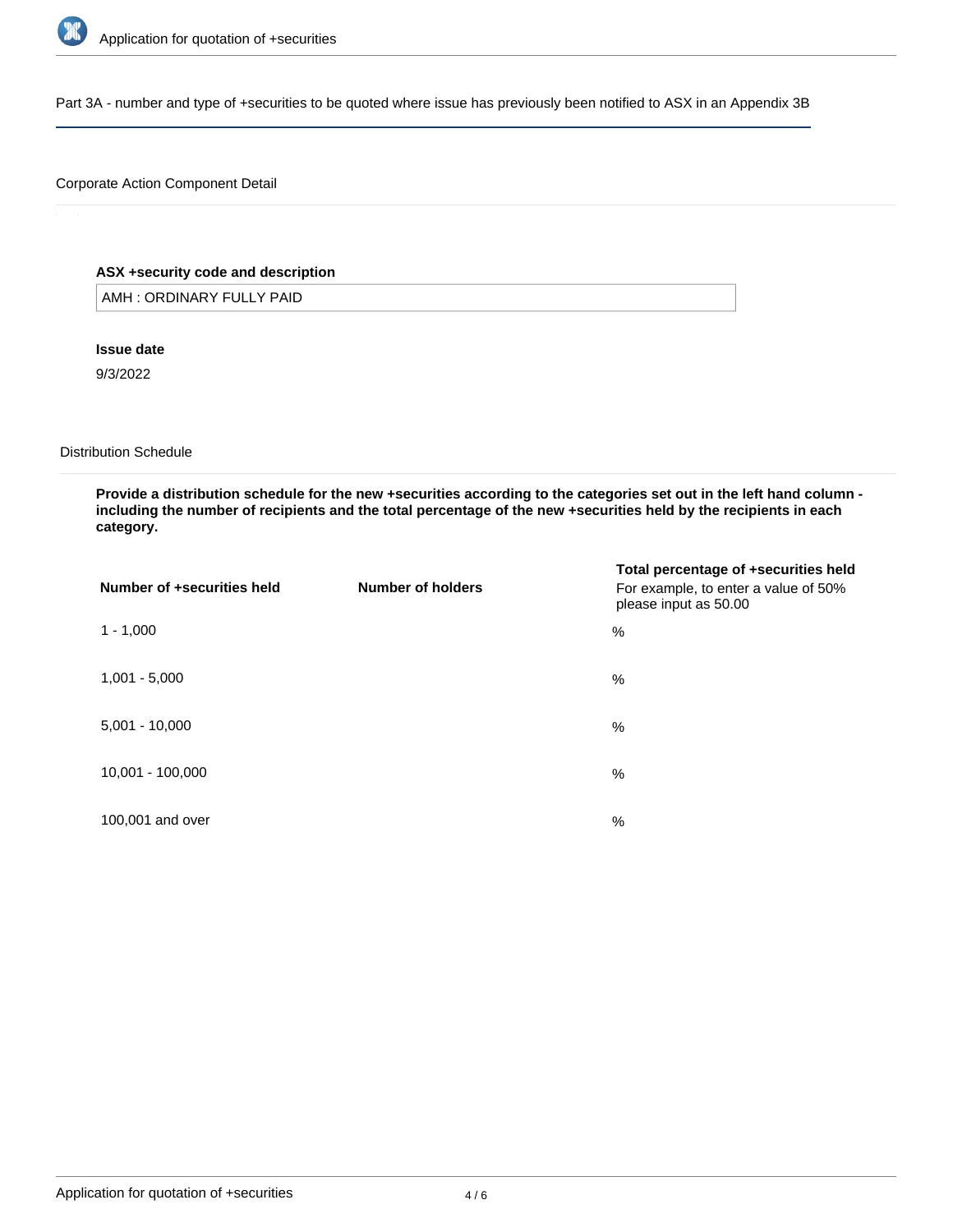

Issue details

# **Number of +securities to be quoted**

8,726,139

# **Issue currency**

**Issue price or consideration per +security**

AUD - Australian Dollar

AUD 1.15000000

**Any other information the entity wishes to provide about the +securities to be quoted**